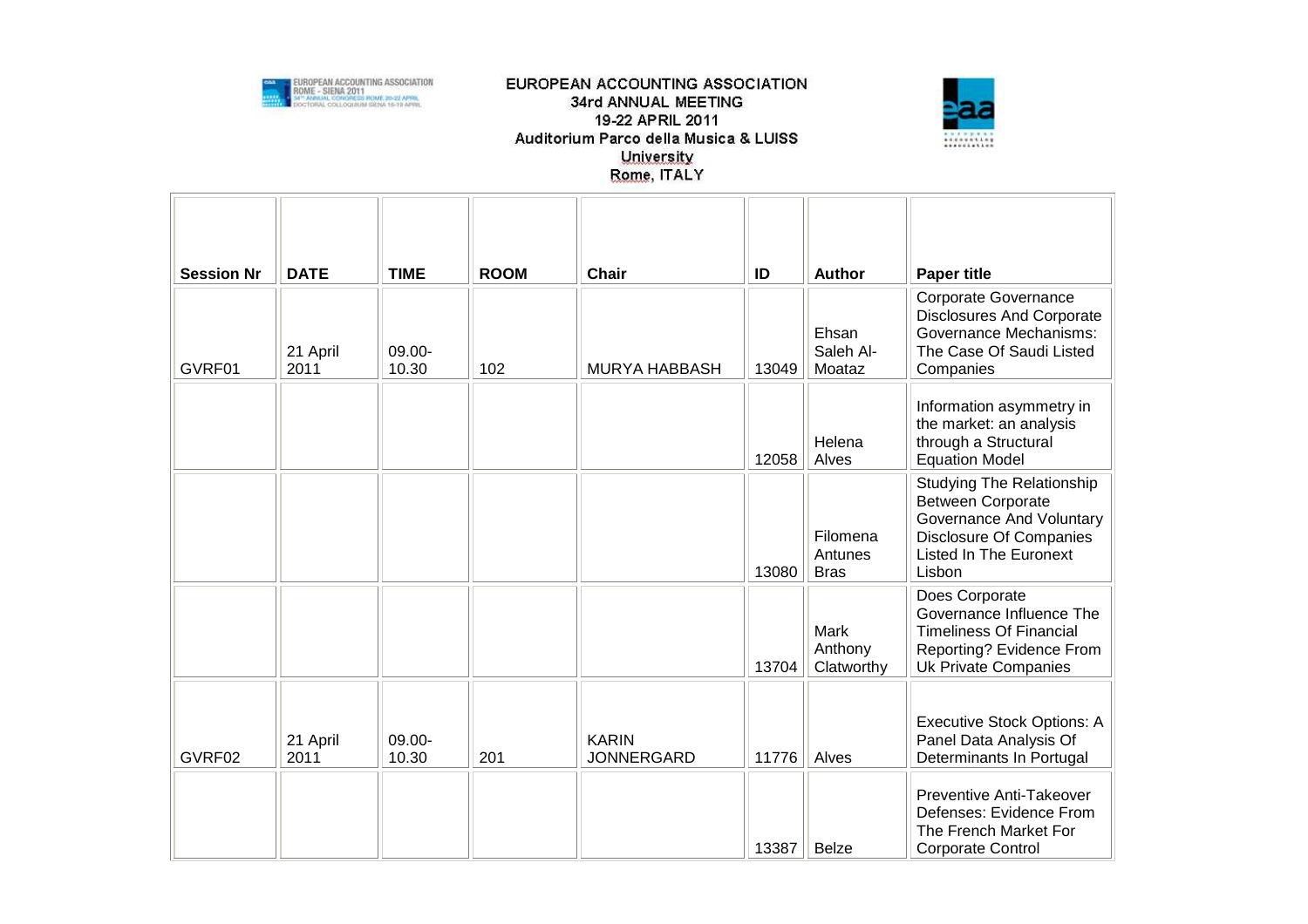



| <b>Session Nr</b> | <b>DATE</b>      | <b>TIME</b>     | <b>ROOM</b> | <b>Chair</b>           | ID    | <b>Author</b>    | <b>Paper title</b>                                                                                                                                                        |
|-------------------|------------------|-----------------|-------------|------------------------|-------|------------------|---------------------------------------------------------------------------------------------------------------------------------------------------------------------------|
|                   |                  |                 |             |                        | 13351 | Merino<br>Madrid | Corporate Governance<br><b>Issues And Director</b><br><b>Compensation Structure In</b><br><b>Spanish Companies</b>                                                        |
|                   |                  |                 |             |                        | 11365 | Samaha           | <b>Internal Control</b><br>Mechanisms And<br><b>Corporate Narrative</b><br>Reporting In Listed<br>Egyptian Companies: The<br>Case Of Egx 100                              |
|                   |                  |                 |             |                        |       |                  |                                                                                                                                                                           |
| GVRF03            | 21 April<br>2011 | 11.00-<br>12.30 | 102         | <b>FABRIZIO DI MEO</b> | 11674 | Alexander        | The State And/of<br><b>Accounting Regulation</b>                                                                                                                          |
|                   |                  |                 |             |                        | 11972 | Alles            | Reforming Governance Of<br>"too Big To Fail Banks":<br>The Prudent Investor Rule<br>And Enhanced<br><b>Governance Disclosures</b><br>By Bank Board Of<br><b>Directors</b> |
|                   |                  |                 |             |                        | 13289 | Borba            | <b>Accounting Fraud</b><br>Detection: Is It Possible To<br><b>Quantify Undiscovered</b><br>Cases?                                                                         |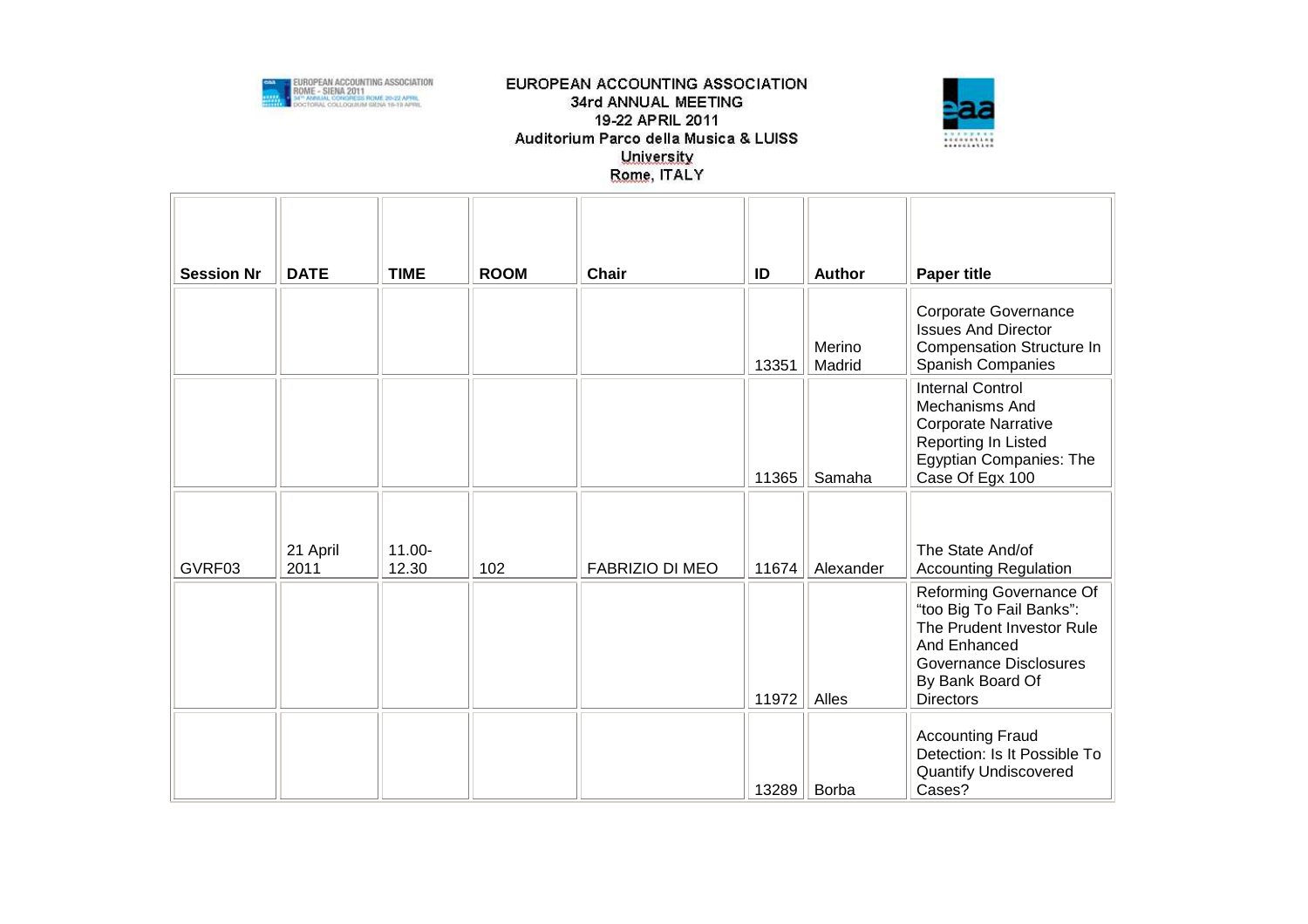



| <b>Session Nr</b> | <b>DATE</b>      | <b>TIME</b>     | <b>ROOM</b> | Chair                             | ID    | <b>Author</b> | <b>Paper title</b>                                                                                                                         |
|-------------------|------------------|-----------------|-------------|-----------------------------------|-------|---------------|--------------------------------------------------------------------------------------------------------------------------------------------|
|                   |                  |                 |             |                                   | 12183 | Dellaportas   | <b>Accountants In Prison:</b><br>Reintegrative Or Stigmatic<br>Shaming                                                                     |
|                   |                  |                 |             |                                   | 11663 | Messner       | On The Demand For<br>Accountability: Insights<br>From The Madoff Case                                                                      |
| GVRF04            | 21 April<br>2011 | 14.00-<br>15.30 | 102         | <b>AGNIESZKA</b><br><b>HERDAN</b> | 12948 | Bozzolan      | Bankers On Board: The<br>Dark Side Of The Moon                                                                                             |
|                   |                  |                 |             |                                   | 13474 | Carrera       | <b>Board Members' Network-</b><br><b>Effects On Accounting</b><br><b>Reporting Choices</b>                                                 |
|                   |                  |                 |             |                                   | 12541 | Dedman        | Ceo To Chairman: Is It<br>Wise To Block The Move?<br>Evidence From The Uk                                                                  |
|                   |                  |                 |             |                                   | 13419 | Torchia       | How Do Corporate<br>Governance<br><b>Characteristics Affect</b><br><b>Financial Transparency</b><br>And Disclosure? Evidence<br>From Italy |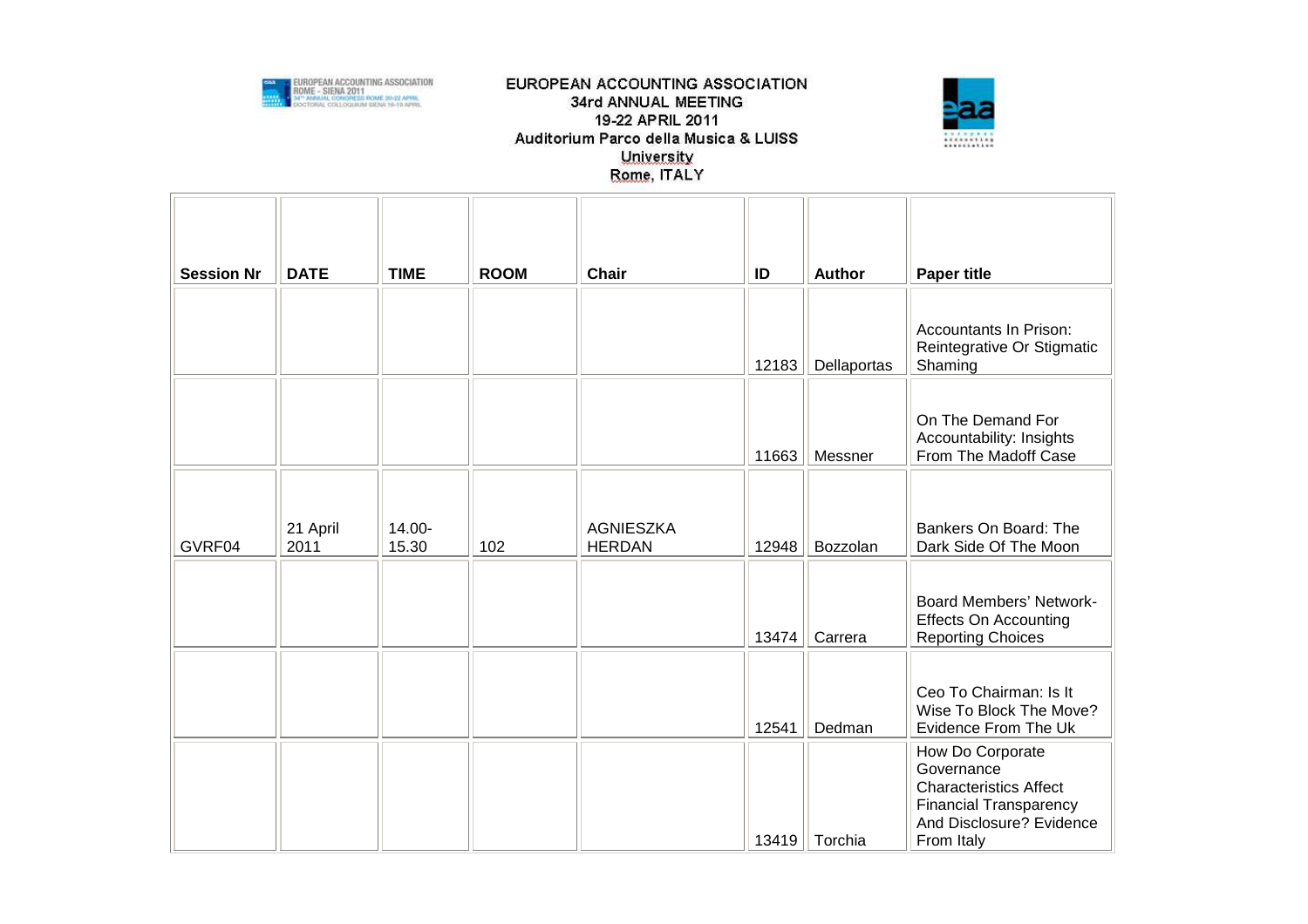



| <b>Session Nr</b> | <b>DATE</b>      | <b>TIME</b>     | <b>ROOM</b> | <b>Chair</b>                          | ID<br>12230 | <b>Author</b><br>Wang | <b>Paper title</b><br><b>Board Structure And</b><br>Intragroup Value Transfer:<br><b>Evidence From The Stock-</b><br>Price Effect Of Earnings<br>Announcements By Hong<br>Kong Family Business<br>Groups |
|-------------------|------------------|-----------------|-------------|---------------------------------------|-------------|-----------------------|----------------------------------------------------------------------------------------------------------------------------------------------------------------------------------------------------------|
| GVRF05            | 21 April<br>2011 | 14.00-<br>15.30 | 201         | <b>JOSEP GARCIA</b><br><b>BLANDON</b> | 12082       | Habbash               | The Role Of Corporate<br>Governance Regulations In<br><b>Constraining Earnings</b><br>Management Practice In<br>Saudi Arabia                                                                             |
|                   |                  |                 |             |                                       | 12957       | Leventis              | Corporate Governance,<br>Credit Ratings, Timeliness,<br>And The Information<br><b>Content Of Earnings</b><br>Announcements                                                                               |
|                   |                  |                 |             |                                       | 13755       | Momente               | Accounting Standards And<br><b>Investors Perception Of</b><br>Earnings Quality: las/ifrs<br>Vs. German Gaap                                                                                              |
|                   |                  |                 |             |                                       | 13354       | Saggese               | The Effect Of "pyramidal<br>Structures" On Earnings<br>Management                                                                                                                                        |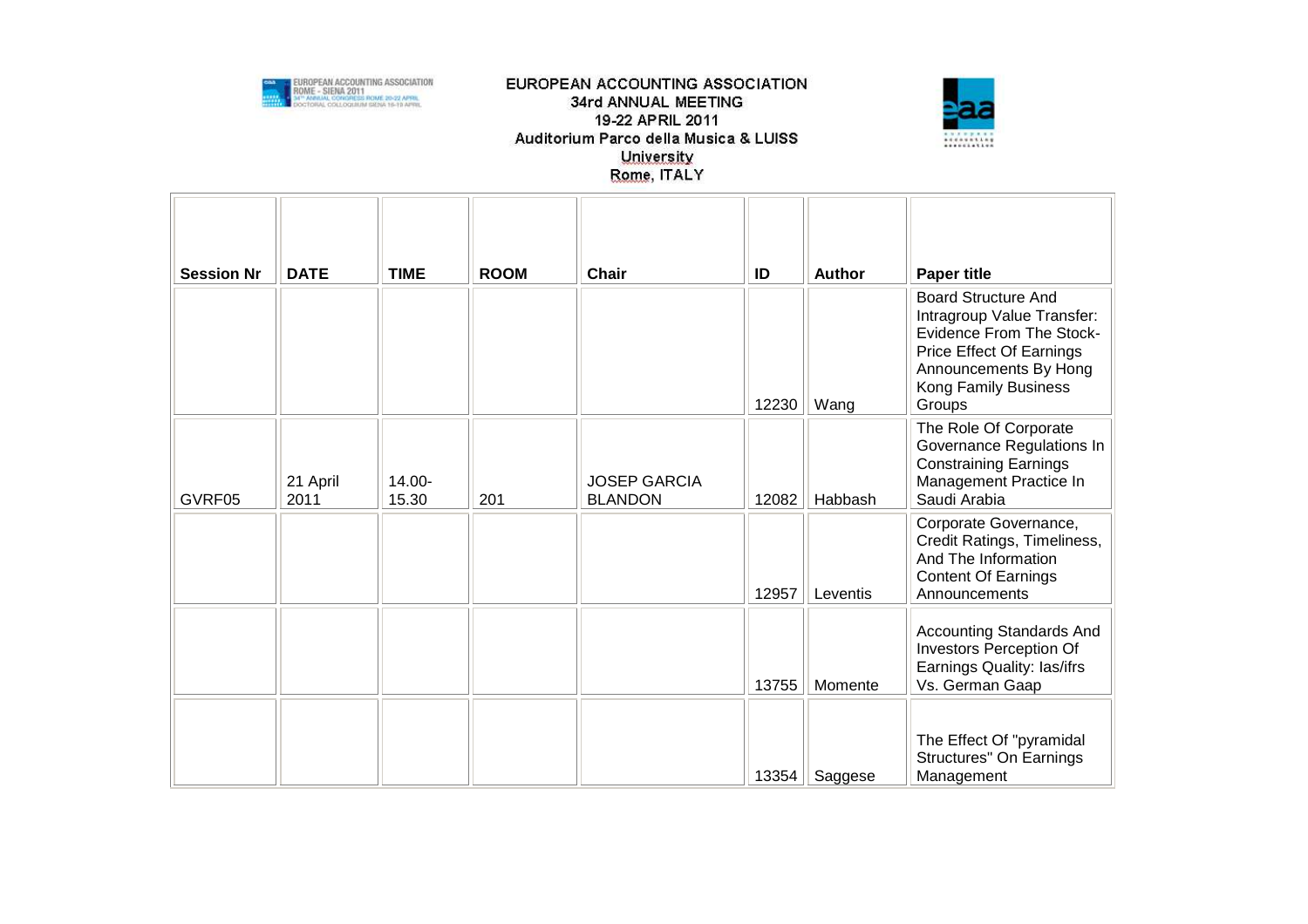



| <b>Session Nr</b> | <b>DATE</b>      | <b>TIME</b>     | <b>ROOM</b> | <b>Chair</b>                      | ID    | <b>Author</b>        | <b>Paper title</b>                                                                                                                                         |
|-------------------|------------------|-----------------|-------------|-----------------------------------|-------|----------------------|------------------------------------------------------------------------------------------------------------------------------------------------------------|
|                   |                  |                 |             |                                   | 12795 | Stevenson-<br>Clarke | Post-2001 Corporate<br>Collapses: Is Earnings<br><b>Quality More Closely</b><br><b>Associated With Different</b><br>Dimensions Of Corporate<br>Governance? |
| GVRF06            | 21 April<br>2011 | 16.00-<br>17.30 | 102         | <b>YASEMIN</b><br>KARAIBRAHIMOGLU | 11888 | Bilodeau             | The Design Of Debt<br>Contracts: Evidence Of<br>Cost Effective Use Of<br>Covenants From A Large<br>Sample Of Small Canadian<br>Firms                       |
|                   |                  |                 |             |                                   | 12049 | <b>Bliss</b>         | <b>Political Connection And</b><br>Cost Of Debt: Some<br>Malaysian Evidence                                                                                |
|                   |                  |                 |             |                                   | 12676 | Lee                  | <b>Finance Committee And</b><br>Cost Of Capital                                                                                                            |
|                   |                  |                 |             |                                   | 12094 | Tran                 | Multiple Corporate<br>Governance Attributes And<br>Cost Of Capital - Evidence<br>From Germany                                                              |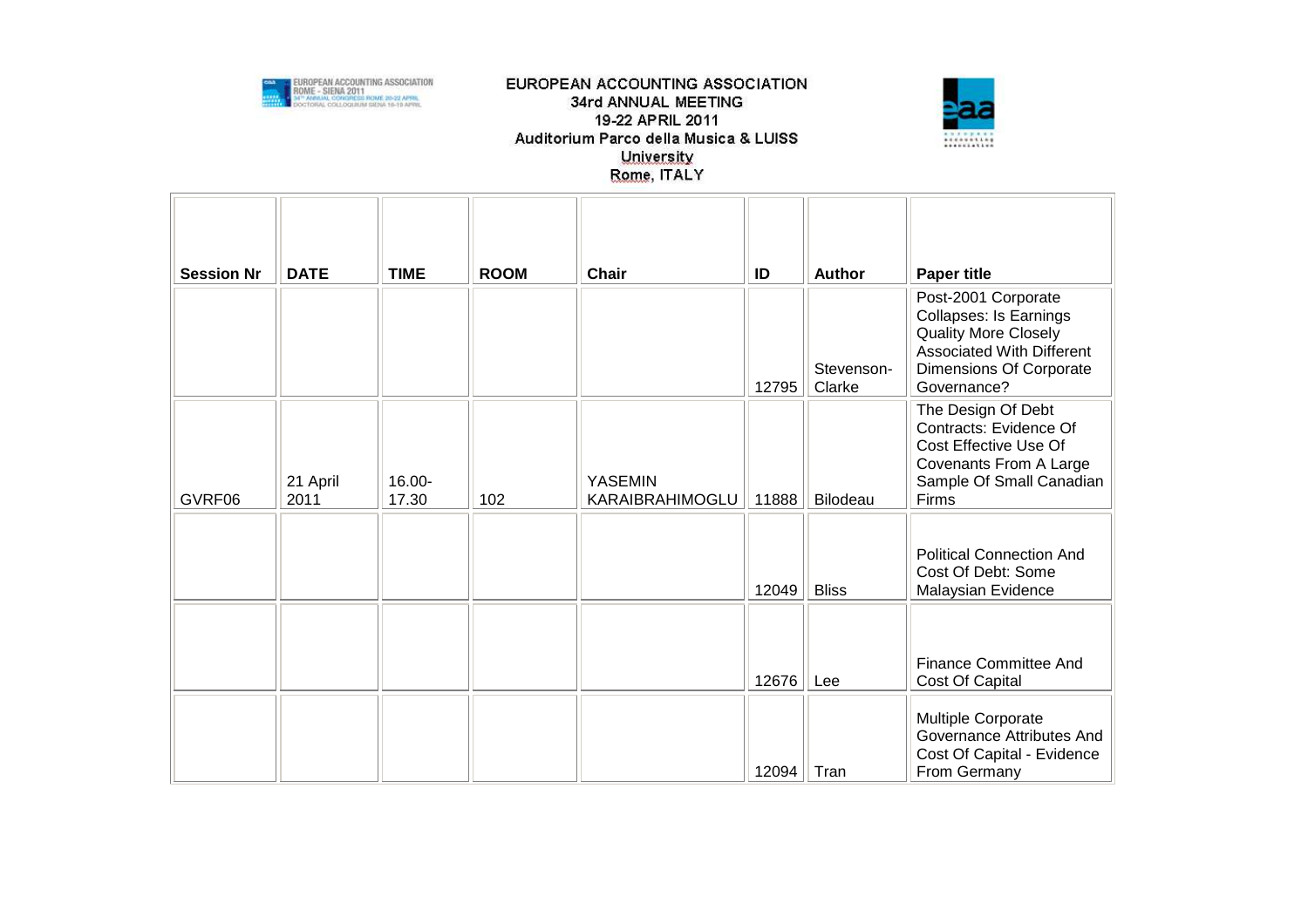



| <b>Session Nr</b> | <b>DATE</b>      | <b>TIME</b>     | <b>ROOM</b> | <b>Chair</b>       | ID    | <b>Author</b> | <b>Paper title</b>                                                                                                                                                                          |
|-------------------|------------------|-----------------|-------------|--------------------|-------|---------------|---------------------------------------------------------------------------------------------------------------------------------------------------------------------------------------------|
|                   |                  |                 |             |                    | 11950 | Veltri        | The Relationship Between<br>Corporate Governance<br>And The Cost Of Equity<br>Capital                                                                                                       |
| GVRF07            | 22 April<br>2011 | 09.00-<br>10.30 | 102         | <b>JOHN FORKER</b> | 13306 | Chen          | Corporate Governance<br>And Firm Risk                                                                                                                                                       |
|                   |                  |                 |             |                    | 12687 | Dunstan       | The Impact Of Disclosure<br><b>Reform And Alternative</b><br>Sources Of Earnings-<br>Related Information On<br>The Market Reaction To<br>Firm-Based Earnings-<br><b>Related Disclosures</b> |
|                   |                  |                 |             |                    | 12741 | Myllymäki     | <b>Internal Control</b><br><b>Effectiveness And</b><br><b>Operating Performance</b>                                                                                                         |
|                   |                  |                 |             |                    | 11781 | Youna         | The View Of Professional<br><b>Accountants And Financial</b><br>Advisers On The Strategy<br>Of Professional Bodies In<br>Dealing With The Changes<br>In Financial Advice<br>Industry        |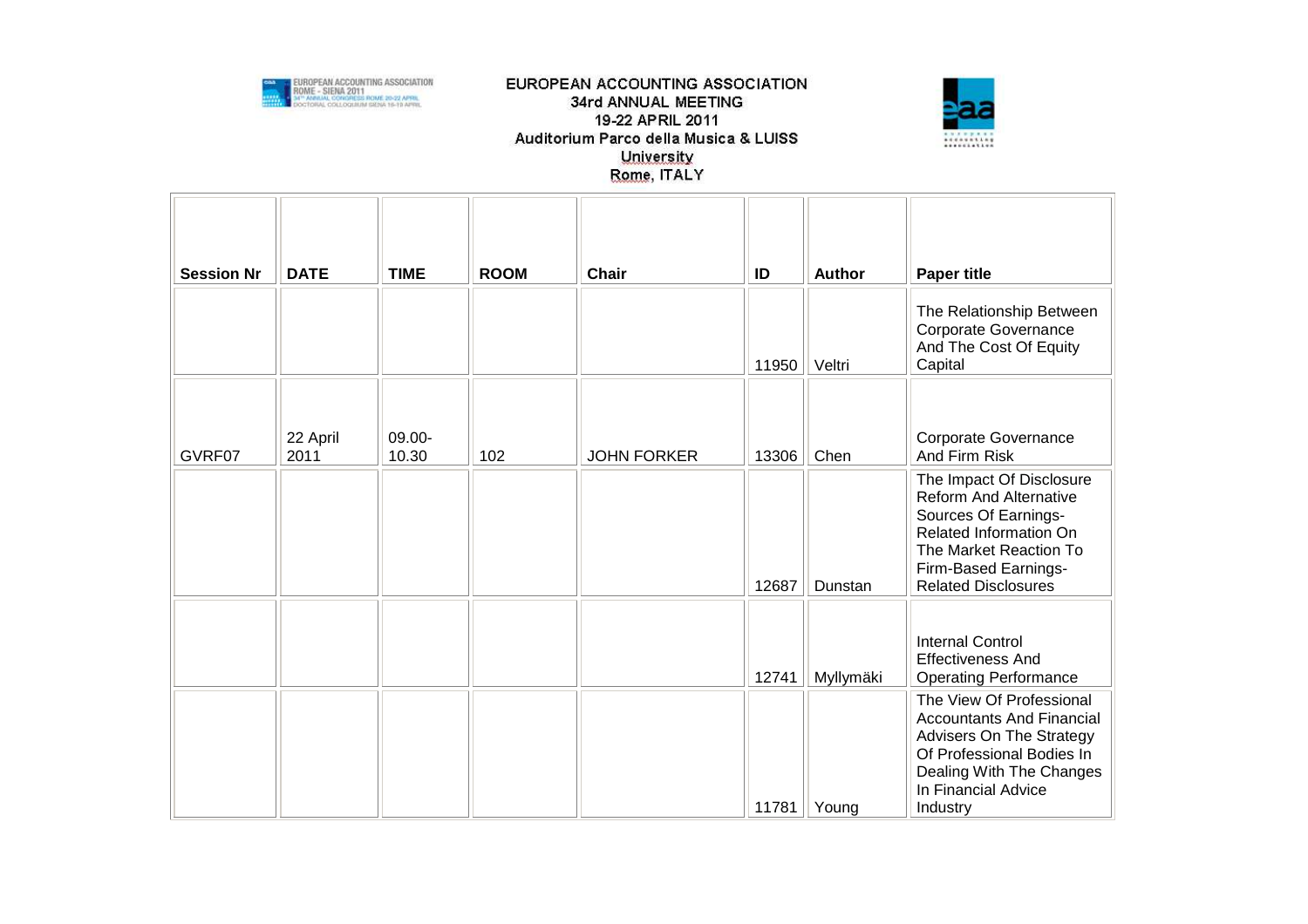



| <b>Session Nr</b> | <b>DATE</b>      | <b>TIME</b>     | <b>ROOM</b> | <b>Chair</b>         | ID    | <b>Author</b>           | <b>Paper title</b>                                                                                                                                                        |
|-------------------|------------------|-----------------|-------------|----------------------|-------|-------------------------|---------------------------------------------------------------------------------------------------------------------------------------------------------------------------|
|                   |                  |                 |             |                      | 11830 | Zaman<br>Groff          | Performance Evaluation Of<br><b>Audit Committees At</b><br><b>Slovenian Companies</b>                                                                                     |
| GVRF08            | 22 April<br>2011 | 09.00-<br>10.30 | 201         | <b>KHALED SAMAHA</b> | 13326 | <b>Mark</b><br>Anderson | The Gender Pay Gap In<br><b>Top Executive Pay</b>                                                                                                                         |
|                   |                  |                 |             |                      | 11944 | Roberto<br>Coda         | Multidimensional<br><b>Configurations Of The</b><br>Organizational Climate<br>Construct                                                                                   |
|                   |                  |                 |             |                      | 12199 | Zoltan<br>Matolcsy      | Women In Senior Business<br>Roles: evidence On Two<br>Conjectures                                                                                                         |
|                   |                  |                 |             |                      | 12057 | Esther<br>Pittroff      | <b>Whistle Blowing Systems</b><br>And The Perception Of<br>Their Costs, Benefits And<br>Effectiveness - An<br><b>Empirical Study Among</b><br><b>German Organizations</b> |
|                   |                  |                 |             |                      | 12185 | Peter<br>Russell        | Whistleblowing On 'Fraud':<br>Audit, Governance, Risk<br>And Regulation At Hbos                                                                                           |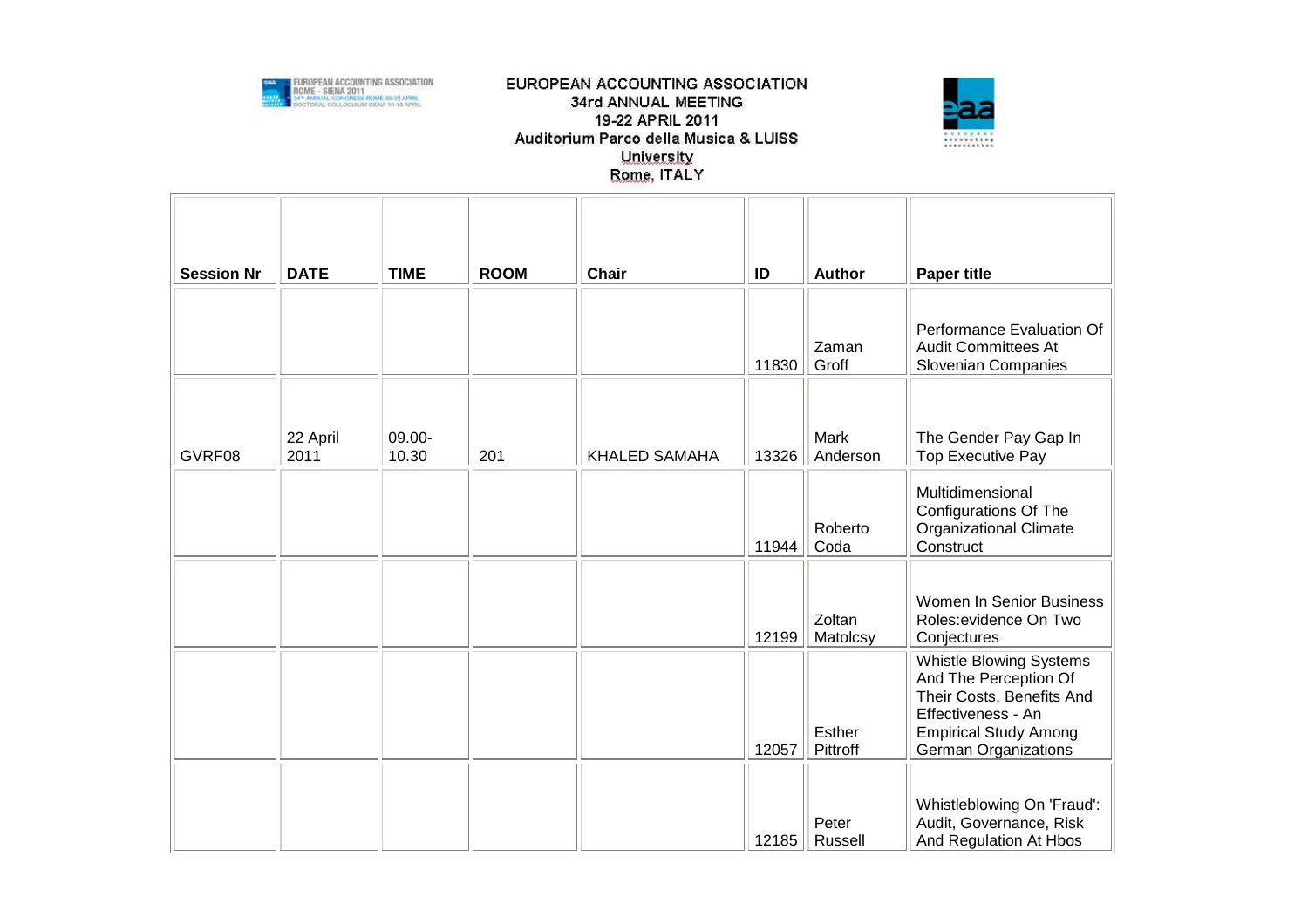



| <b>Session Nr</b> | <b>DATE</b>      | <b>TIME</b>     | <b>ROOM</b> | <b>Chair</b>         | ID    | <b>Author</b>          | <b>Paper title</b>                                                                                                                                                             |
|-------------------|------------------|-----------------|-------------|----------------------|-------|------------------------|--------------------------------------------------------------------------------------------------------------------------------------------------------------------------------|
| GVRF09            | 22 April<br>2011 | 14.00-<br>15.30 | 102         | <b>MICHAEL STICH</b> | 12373 | Matthew<br>Bamber      | <b>Comment Integration And</b><br>The Relative Effectiveness<br>Of Constituents Lobbying<br><b>Success</b>                                                                     |
|                   |                  |                 |             |                      | 13169 | Frederik<br>Kuhn       | In-House Professional<br>Role Identity And<br>Institutional Work:<br><b>Exploring The Case Of</b><br><b>Corporate Financial Lords</b><br>Beyond Accountability And<br>Calculus |
|                   |                  |                 |             |                      | 11801 | <b>Stuart</b><br>Ogden | The Scope For Institutional<br>Shareholders' Redress In<br>The Comply-Or-Explain<br>Approach To Corporate<br>Governance In The Uk                                              |
|                   |                  |                 |             |                      | 12809 | Annette<br>Witzleben   | Does Conditional<br><b>Conservatism Affect</b><br>Investment Efficiency In An<br>Insider-Oriented<br>Economy?                                                                  |
|                   |                  |                 |             |                      | 11817 | Huifang Yin            | Accounting Conservatism,<br>Information Asymmetry,<br>And Corporate<br>Governance: Evidence<br><b>From Block Acquisitions</b>                                                  |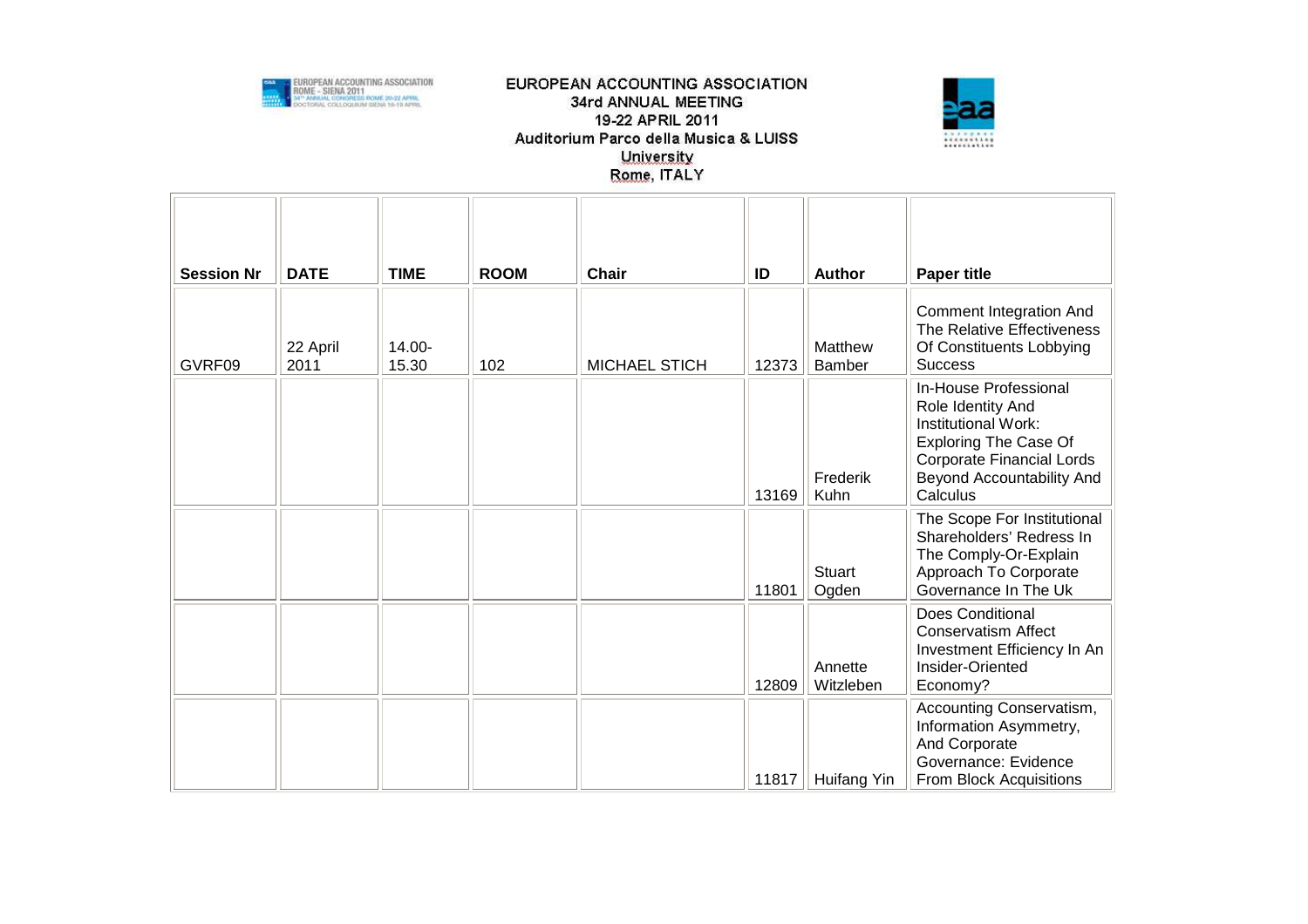



| <b>Session Nr</b> | <b>DATE</b>      | <b>TIME</b>     | <b>ROOM</b> | Chair                  | ID    | <b>Author</b>               | <b>Paper title</b>                                                                                          |
|-------------------|------------------|-----------------|-------------|------------------------|-------|-----------------------------|-------------------------------------------------------------------------------------------------------------|
| GVRF10            | 22 April<br>2011 | 14.00-<br>15.30 | 201         | <b>MICHAELA RANKIN</b> | 13685 | Manuela<br>Duarte           | An Empirical Test Of The<br><b>Efficiency Of The Adr</b><br><b>Markets</b>                                  |
|                   |                  |                 |             |                        | 11899 | Finn<br>Schoeler            | Corporate Transparency In<br>A Non-Listed Environment.                                                      |
|                   |                  |                 |             |                        | 12366 | Anne Marie<br>Ward          | Self-Regulation And<br><b>Prudence In Credit Unions</b><br>In Northern Ireland                              |
|                   |                  |                 |             |                        | 12243 | Simone<br>Wencki            | Family Firms And Financial<br>Performance In Germany-<br>An Empirical Investigation                         |
| GVRF11            | 22 April<br>2011 | 16.00-<br>17.30 | 201         | <b>JOCHEN BIGUS</b>    | 11441 | Antonio<br>Carlos<br>Coelho | The Fiscal Council As A<br>Mechanism Of Corporate<br>Governance And Its<br>Influence On Earnings<br>Quality |
|                   |                  |                 |             |                        | 12146 | Gerardine<br>Doyle          | Accounting And The<br>Everyday Life Of Medicine<br>- A Review Of A Case<br>Study                            |